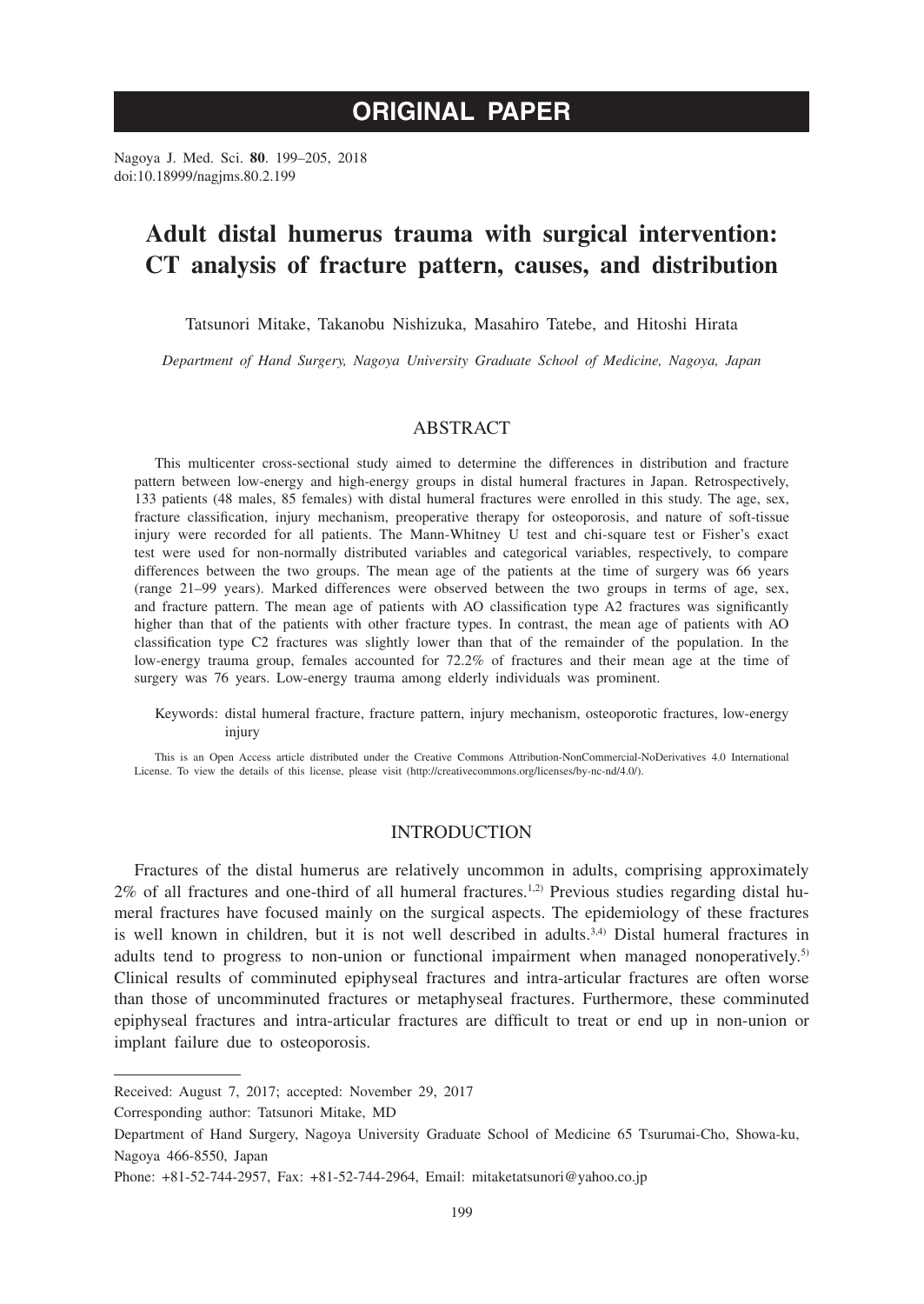#### Tatsunori Mitake *et al.*

Distal humeral fractures fall under the umbrella of osteoporotic fractures, as do proximal femur, proximal humeral, and distal radius fractures. These fractures occur because of low-energy trauma in elderly patients. The incidence of distal radius fractures peaks in younger individuals who injure themselves through sports and road-traffic accidents and in the elderly population, in whom osteoporotic fractures are often due to simple falls.<sup>6)</sup> Few studies have focused on the bimodal distribution of distal humeral fractures. In addition, most studies used radiological classification with X-ray. To the best of our knowledge, no study has classified fractures with computed tomography (CT). This multicenter cross-sectional study sought to determine the difference in distribution and fracture patterns between the low-energy and high-energy groups in distal humeral fractures in Japan. In other words, we determined the effect of the mechanism of distal humeral fractures on fracture classification.

## MATERIALS AND METHODS

#### *Enrollment*

We retrospectively reviewed 144 patients who underwent surgery for a distal humeral fracture at our five affiliated hospitals (Anjo Kosei Hospital, Nagoya Ekisaikai Hospital, Ichinomiya Municipal Hospital, Shizuoka Saiseikai General Hospital, and Nishichita General Hospital) between April 2010 and May 2016. The institutional review board of each hospital reviewed and approved this study. The inclusion criteria were (1) age of at least 20 years, (2) presence of acute distal humeral fractures that were treated with osteosynthesis, (3) confirmed medical and radiological records, and (4) availability of serial radiography and preoperative CT results. Radiograms were taken in an anteroposterior view with elbow extension and in a true lateral view with elbow flexion. Axial 64-multidetector CT images were obtained with 0.5 mm-thick sections at 0.5 mm intervals. CT scans were performed preoperatively (Aquilion CX, Toshiba, Japan). Exclusion criteria included an age of less than 20 years, multiple fractures, and lack of CT images. Two and nine patients were excluded due to multiple fractures and lack of CT images, respectively.

Overall, 133 patients (48 males, 85 females) with distal humeral fractures were enrolled in this study. The mean age of the patients at the time of surgery was 66 years (range 21–99 years).

### *Outcome Assessment*

The age, sex, fracture classification, injury mechanism, preoperative therapy for osteoporosis, and soft-tissue injury of the patients were recorded. The CT images of fractures were classified using the Arbeitsgemeinschaft für Osteosynthesfragen (AO) systems.<sup>7)</sup> Open fractures were also classified using the method of Gustilo and Anderson.<sup>8)</sup>

The mechanism of injury was grouped into simple falls from standing height or lower, falls from greater height, road-traffic accidents, sports, and others. Simple falls from standing height or lower were defined as low-energy trauma (Group L), and all others were high-energy trauma (Group  $H$ ).<sup>5)</sup>

#### *Statistical Analysis*

The Mann-Whitney U test and chi-square test or Fisher's exact test were used for non-normally distributed variables and categorical variables, respectively, to compare differences between the two groups. Statistical analysis was conducted using SPSS version 19J (IBM Japan, Tokyo, Japan). P < 0.05 was considered statistically significant.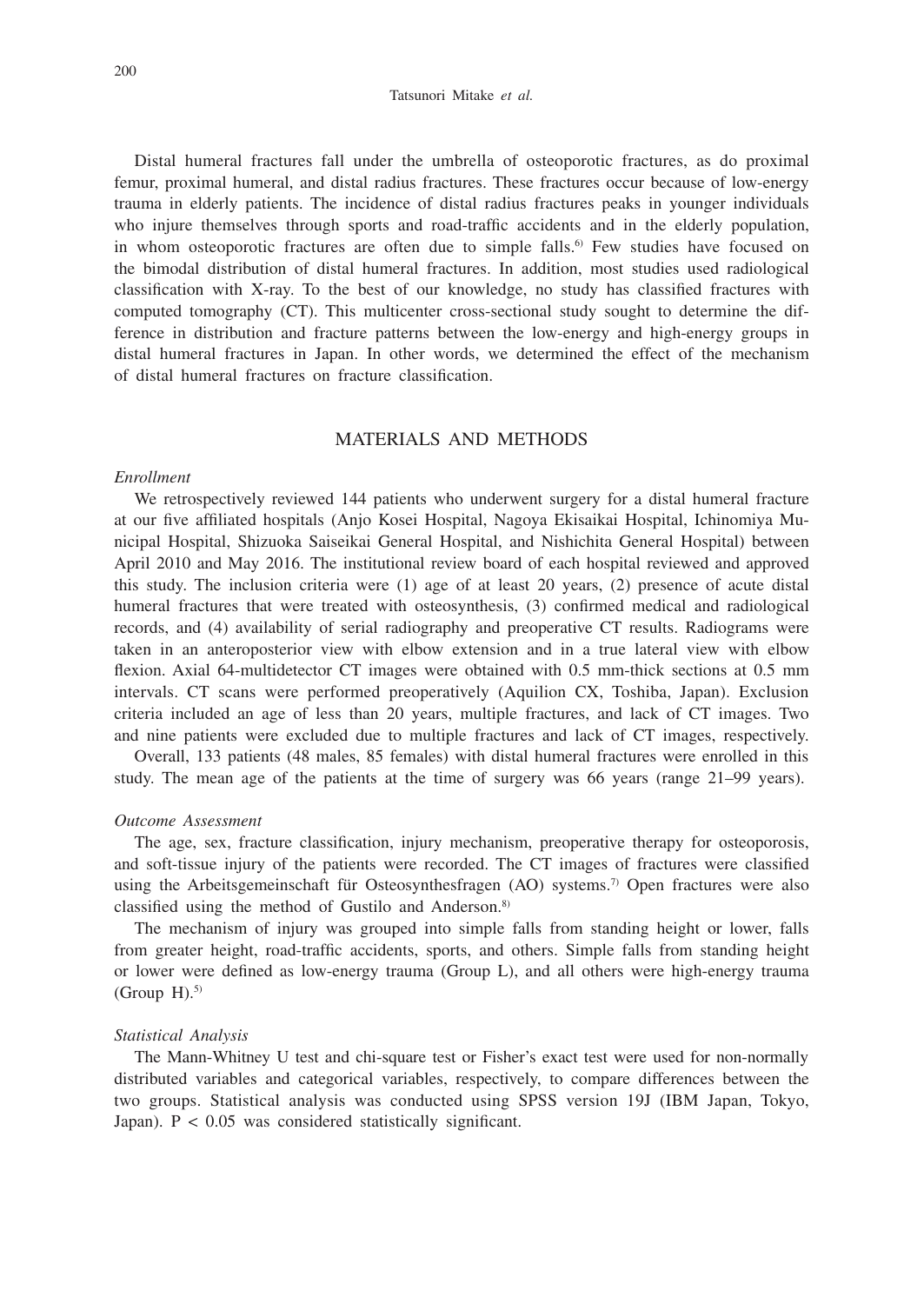## RESULTS

Patient data, including fracture patterns of Groups H and L, are summarized in Table 1. Falls from greater height were the main cause of injury among patients in their 40s, and road-traffic accidents were the main cause of injury among those in their 50s and 60s. Sports were the most common cause of injury among patients in their 20s and 30s. Marked differences were observed between the two groups in terms of age, sex, and fracture pattern. The number of males in Group H was higher  $(P < 0.001)$ . The largest number of patients in Group L indicated AO type A2 fractures. In Group H, type C2 fractures were the major reason for surgery. Preoperative therapy of osteoporosis was performed for 2 patients in Group H and 16 patients in Group L. A significant difference was identified in terms of age  $(P < 0.001)$ . Difference in distribution between high-energy trauma in young individuals and low-energy trauma in elderly individuals is shown in Fig. 1. The incidence in Group L peaked among patients in their 80s. In Group H, the proportion was slightly high in the 20–40s, although no spike was identified.

The mean ages of patients with A2 and A3 fractures were higher than that of the patients with other fracture types, and the number of cases in Group L was greater than that in Group H (Table 1). By contrast, the mean age of patients with type C2 fractures was slightly lower than that of the remainder of the population.

| <b>Rapid 1</b> building for each group |             |                             |                  |              |  |  |  |
|----------------------------------------|-------------|-----------------------------|------------------|--------------|--|--|--|
|                                        |             | Group H                     | Group L          | $\mathbf{P}$ |  |  |  |
| $\mathbf N$                            |             | 50                          | 83               |              |  |  |  |
|                                        |             |                             |                  |              |  |  |  |
| Age (years)                            |             | 50±19                       | $76 \pm 14$      | < 0.001      |  |  |  |
| Sex (male)                             |             |                             |                  |              |  |  |  |
| N $(\%)$                               |             | 25 (50.0%)                  | 23 (27.7%)       | < 0.001      |  |  |  |
|                                        |             |                             |                  |              |  |  |  |
| AO classification                      | Age (years) |                             |                  | < 0.001      |  |  |  |
| A1                                     | 71          | $\mathbf{1}$                | $\boldsymbol{0}$ |              |  |  |  |
| A2                                     | $78 + 14$   | 11                          | 50               |              |  |  |  |
| A <sub>3</sub>                         | 79±9        | $\mathfrak{2}$              | $\mathfrak{Z}$   |              |  |  |  |
| B1                                     | $61 \pm 17$ | 3                           | $\overline{4}$   |              |  |  |  |
| B <sub>2</sub>                         | $52 \pm 13$ | $\overline{4}$              | $\mathbf{1}$     |              |  |  |  |
| B <sub>3</sub>                         | $57 \pm 16$ | $\ensuremath{\mathfrak{Z}}$ | 5                |              |  |  |  |
| C1                                     | $61 + 22$   | $\overline{4}$              | 9                |              |  |  |  |
| C <sub>2</sub>                         | $52 + 22$   | 17                          | $\,$ 8 $\,$      |              |  |  |  |
| C <sub>3</sub>                         | $56 + 22$   | 5                           | 3                |              |  |  |  |
|                                        |             |                             |                  |              |  |  |  |
| Therapy for osteoporosis (N)           |             | 2                           | 16               | 0.017        |  |  |  |

Table 1 Summary for each group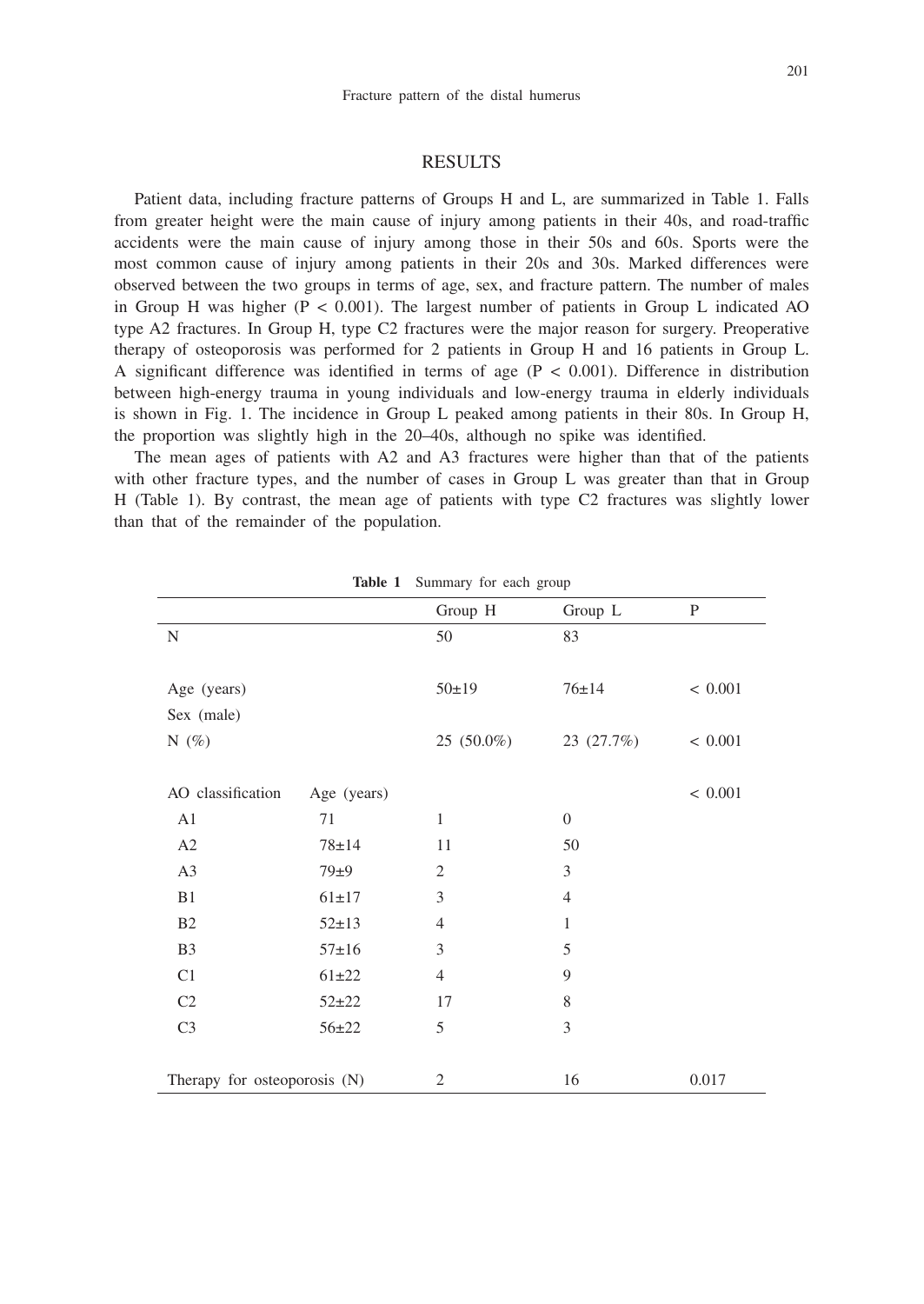#### Tatsunori Mitake *et al.*



**Fig. 1** Distribution of Groups H and L

## *Comparison between Groups H and L Regarding Sex*

In the male population, the number of cases in Groups H and L was almost the same (Table 2). The patients in Group L were significantly older than those in Group H ( $P < 0.001$ ). A significant difference was identified in terms of AO classification ( $P < 0.001$ ). The C2 subtype was prominent in Group H, but the A2 subtype was the most prominent in Group L.

In the female population, the number of cases in Group L was twice as high as that in Group H (Table 2). Patients in Group L were significantly older than those in Group H, similar to the male population  $(P < 0.001)$ . A significant difference was not identified in terms of AO classification ( $P = 0.202$ ). However, the A2 subtype in Group L was the most prominent in the female population.

#### *Other Features*

No significant difference was noted in the frequency of open fracture between the two groups. Eight fractures were open according to the Gustilo and Anderson classification. Five of these fractures were classified as simple type Gustilo I puncture wounds. One case of Gustilo II was AO type C3, which was due to a fall from the stairs. Two cases of Gustilo IIIa were AO type C2. The mean age of the patients who sustained an open fracture was 60.8 years (range 38–96 years).

## **DISCUSSION**

Marked differences were observed between the two groups in terms of age, sex, and fracture pattern. The differences in age distribution were particularly prominent for low-energy trauma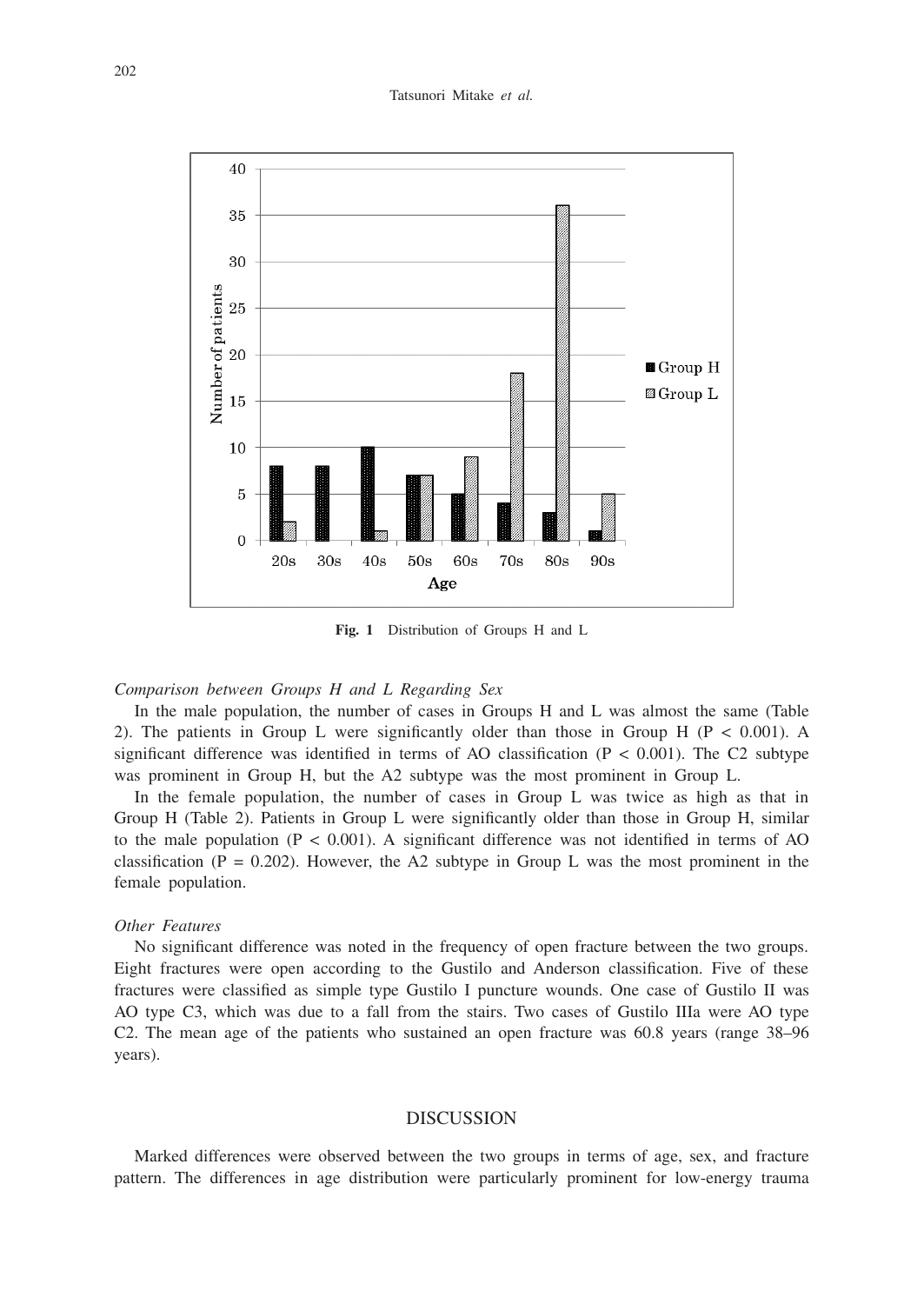|                   |                | Males          |              | Females        |                  |              |
|-------------------|----------------|----------------|--------------|----------------|------------------|--------------|
|                   | Group H        | Group L        | $\mathbf{P}$ | Group H        | Group L          | $\mathbf{P}$ |
| $\mathbf N$       | 25             | 23             |              | 25             | 60               |              |
|                   |                |                |              |                |                  |              |
| Age (years)       | $44 \pm 17$    | 76±16          | < 0.001      | $57+19$        | 76±13            | < 0.001      |
|                   |                |                |              |                |                  |              |
| AO classification |                |                | < 0.001      |                |                  | 0.202        |
| A1                | $\theta$       | $\theta$       |              | 1              | $\boldsymbol{0}$ |              |
| A2                | $\overline{2}$ | 18             |              | 9              | 32               |              |
| A3                | 1              | $\mathbf{1}$   |              | 1              | $\overline{2}$   |              |
| B1                | 1              | 1              |              | $\overline{2}$ | 3                |              |
| B <sub>2</sub>    | $\overline{2}$ | $\theta$       |              | $\overline{2}$ | $\mathbf{1}$     |              |
| B <sub>3</sub>    | 2              | 1              |              | 1              | $\overline{4}$   |              |
| C <sub>1</sub>    | $\overline{2}$ | 1              |              | $\overline{2}$ | 8                |              |
| C <sub>2</sub>    | 10             | 1              |              | $\overline{7}$ | 7                |              |
| C <sub>3</sub>    | 5              | $\overline{0}$ |              | $\overline{0}$ | 3                |              |

**Table 2** Fracture pattern in males and females

elderly individuals. However, a typical bimodal distribution was not found between high-energy trauma in the young and low-energy trauma in the elderly. This finding is probably due to the exclusion of patients under the age of 20 years in this study.

In recent years, we have observed an increase in the number of active elderly patients with distal humeral fractures. This is likely due to the aging of our society. Most distal radius fractures that occur in the elderly are the result of trauma due to a low-energy force, with falls from standing height being the leading cause of injury.<sup>9,10)</sup> A study defined that low-energy fracture is a result of falling from a standing height or less, whereas high-energy fracture is any other type of trauma (e.g., falling from a height higher than standing height and motor vehicle accident).<sup>5)</sup>

Women with good neuromuscular control and faster walking speeds have higher risk for distal radial fracture as they tend to reach out to break a fall rather than falling onto the side of their arm or leg which could result in a proximal humeral or hip fracture.11) Therefore, distal humeral fractures may occur in patients who fall onto the side of their elbow.

The characteristics of each fracture group seem to result from the difference in recreation and lifestyles between elderly and young adults. Our data showed that elderly people tended to have extra-articular fractures (types A2 and A3) rather than intra-articular fractures. This finding is not in agreement with that reported by Robinson *et al.*5) They showed that type C (complete articular) fractures occur in 37.2% of patients. The mean age of patients in the type C fracture group was slightly higher than that of the remainder of the population, and the majority of the group was female.5) The difference in our results from Robinson *et al.* may be attributed to their inclusion of patients under the age of 20 years and to differences in race. However, we could not find any study that focuses on fracture difference among races.

We suggest that CT images are more precise than plain X-ray alone, particularly in cases involving more comminuted fractures. Jacquot *et al.* showed the utility and reliability of two- and three-dimensional CT scanning in patients over 65 years of age with distal humeral fractures.12)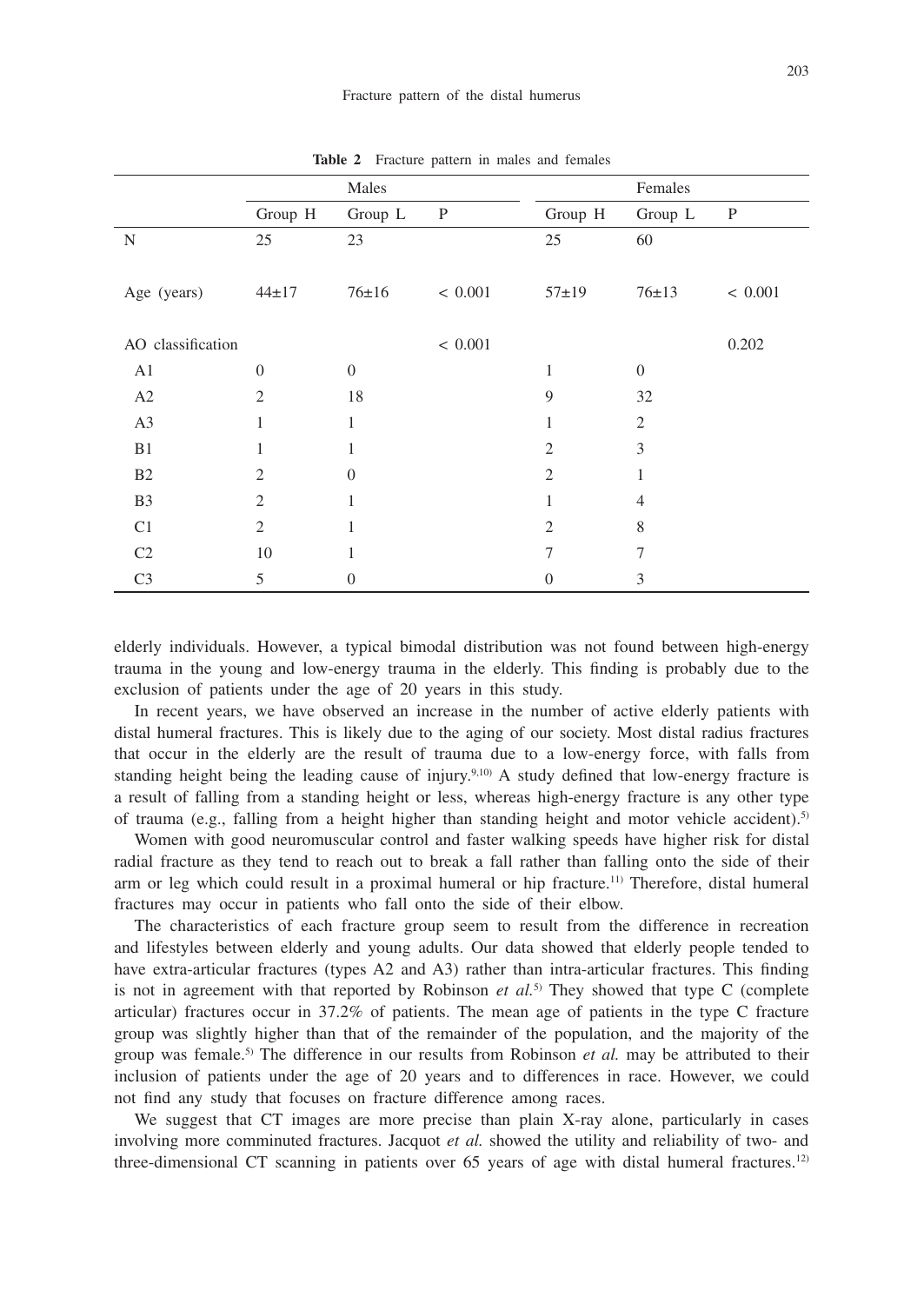The strength of our research is that all fracture classification was done using CT images.

Several reports about open fracture are available. Robinson *et al.* reported that 7.2% of the fractures were open, and the injuries tended to be either simple type I puncture wounds or severe type IIIb injuries with soft-tissue loss.<sup>5)</sup> On the other hand, Charissoux *et al.* reported that  $16\%$ were open, but 95% of them were Gustilo I or II fractures.<sup>6)</sup> The present results agree with those reported by Charissoux *et al.*

A group from Tottori University investigated the incidence of fragility fractures from 2010 to 2012 in Sakaiminato, Japan.<sup>13)</sup> They reported that osteoporosis-related fragility fractures usually involve the hip, distal radius, proximal humerus, and vertebrae. However, data about distal humeral fracture were not provided. Approximately 30% of people 65 years of age or older living at home and more than 50% of those living in nursing homes or retirement homes fall every year, of which approximately half do so repeatedly.14) Our findings support the view that distal humeral fractures should also be treated as fragility fractures, because low-energy trauma easily leads to distal humeral fracture in elderly female patients.

The increase in low-energy fracture with age may be explained by the increasing number of patients with osteoporosis, particularly women.<sup>15)</sup> Nevertheless, preoperative therapy for osteoporosis was performed for only 16 patients in Group L. If the hypothesis is correct, therapy or early intervention for osteoporosis could reduce fragility associated low-energy fracture, including of the distal humerus. However, the study from Tottori University showed that previous hip fractures were detected in 34% of patients and that previous vertebral fractures were detected in 43% of patients, compared with distal radius fractures in 11% of patients who were treated for hip fractures during the study period.<sup>13)</sup> Therefore, early intervention against osteoporosis after distal radius fracture remains controversial. Further studies are necessary to determine whether we should intervene in fragility fractures in not only distal radius but also distal humerus.

The limitations are as follows. First, we could not assess the bone mineral density data of all patients. Further studies that assess the association between distal humeral fractures and dualenergy X-ray absorptiometry are needed to clarify this issue. Second, we could not investigate the incidence because patients could freely select their preferred hospitals. Third, patients treated nonoperatively were not included because we tended to perform conservative treatment without a CT scan. Therefore, not all adult patients with distal humeral fractures were included in this study.

In conclusion, this study assessed the clinical features of patients with distal humeral fractures. In the low-energy trauma group, females comprised 72.2% and their mean age at the time of surgery was 76 years. The mean age of patients with A2 fractures was significantly higher than that of patients with other fracture types in Group L. These extra-articular fractures in elderly individuals may reflect today's aging society in Japan.

# CONFLICT OF INTEREST

The authors declare that they have no conflict of interest.

# ACKNOWLEDGEMENTS

We would like to acknowledge the support of the orthopedic surgeons at Anjo Kosei Hospital, Nagoya Ekisaikai Hospital, Ichinomiya Municipal Hospital, Shizuoka Saiseikai General Hospital, and Nishichita General Hospital.